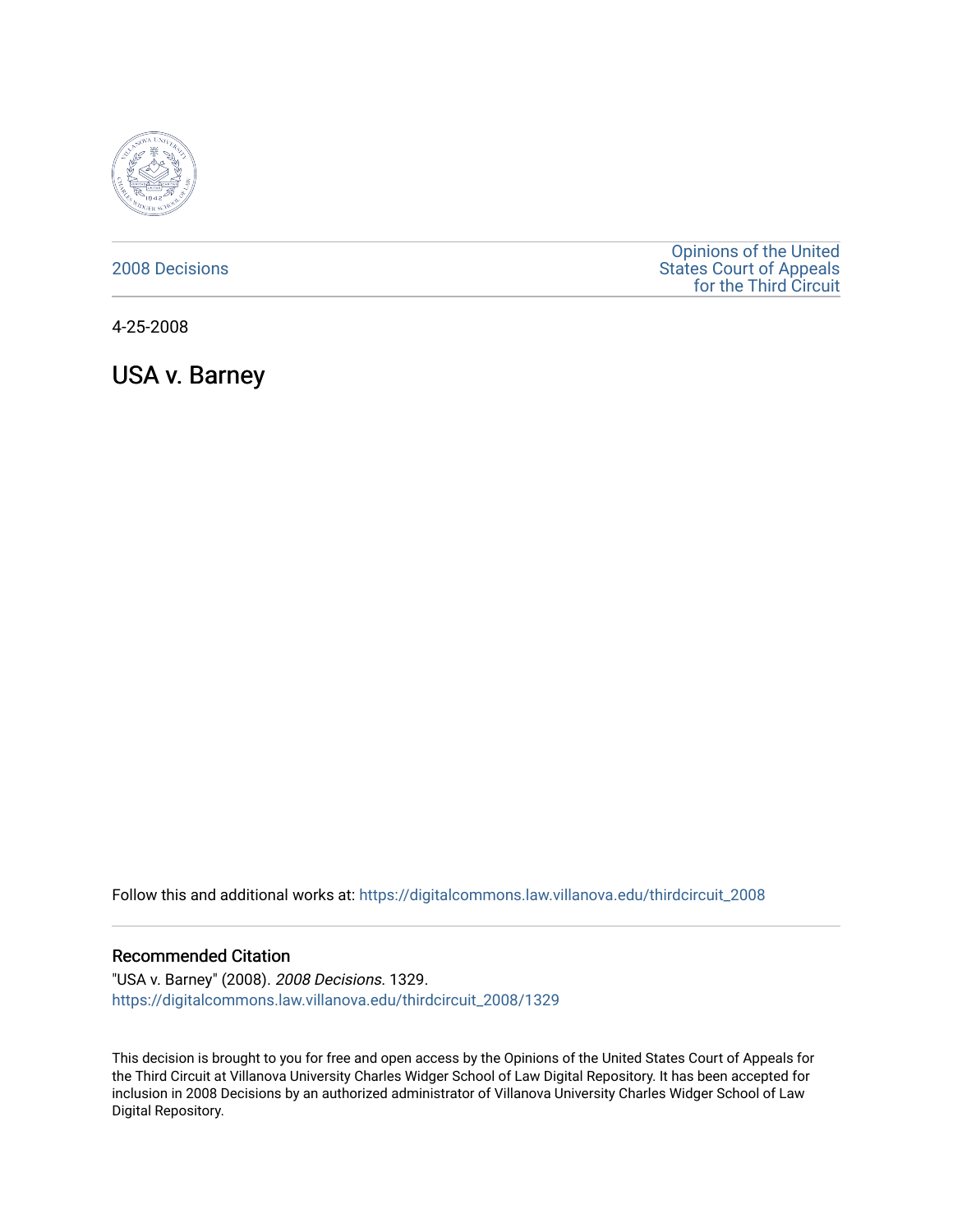#### NOT PRECEDENTIAL

### UNITED STATES COURT OF APPEALS FOR THE THIRD CIRCUIT

\_\_\_\_\_\_\_\_\_\_

# No. 07-1734 \_\_\_\_\_\_\_\_\_\_

#### UNITED STATES OF AMERICA

v.

## CLIFTON BARNEY,  $a/k/a$ DOODLES

 Clifton Barney, Appellant.

On Appeal from the United States District Court for the District of New Jersey (D.C. Criminal No.06-cr-00019) District Judge: Joseph H. Rodriguez

\_\_\_\_\_\_\_\_\_\_

\_\_\_\_\_\_\_\_\_\_

Submitted Under Third Circuit LAR 34.1(a) on March 28, 2008

Before: McKEE, RENDELL, and TASHIMA,\* Circuit Judges.

(Filed: April 25, 2008)

\_\_\_\_\_\_\_\_\_\_\_\_\_\_\_\_\_\_

**\*** Honorable A. Wallace Tashima, Senior Judge of the United States Court of Appeals for the Ninth Circuit, sitting by designation.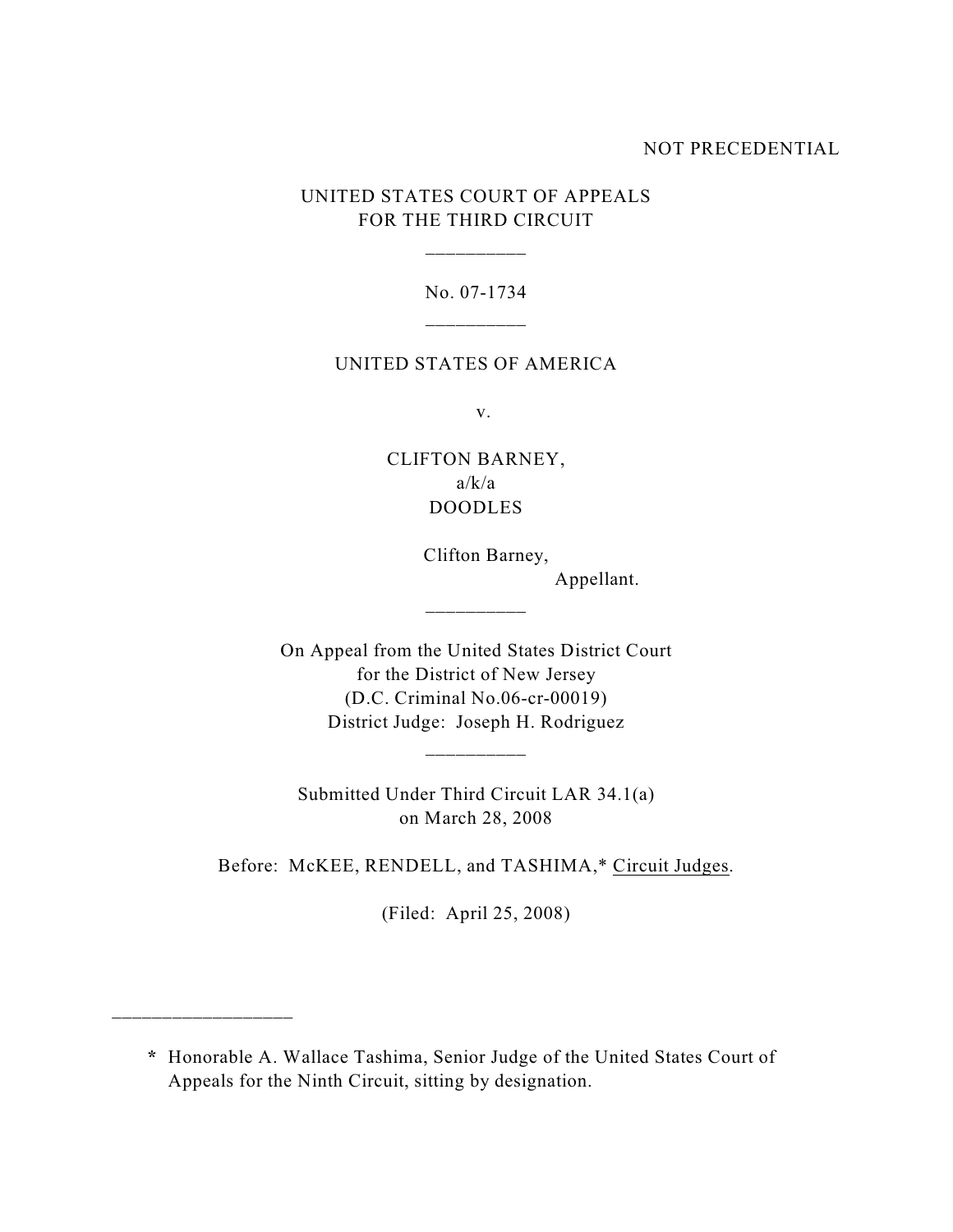# OPINION OF THE COURT \_\_\_\_\_\_\_\_\_\_

\_\_\_\_\_\_\_\_\_\_

#### RENDELL, Circuit Judge.

Appellant Clifton Barney raises two issues on appeal from his sentence of 150 months' imprisonment for possession with intent to distribute more than 5 grams of crack cocaine in violation of 21 U.S.C. §  $841(a)(1)$  and  $(b)(1)(B)$ . First, he contends that the District Court failed to rule on his request for a variance based upon the unwarranted sentencing disparity between penalties for crack cocaine and powder cocaine offenses. Second, he contends that the District Court's imposition of a \$2,000 fine, without evaluating his ability to pay the fine, was error. We will affirm.

At sentencing, Barney sought a variance based upon the significantly greater sentences recommended in the Guidelines for offenses involving crack cocaine, as compared to those for offenses involving powder cocaine. Barney contends that the District Court did not make "a definitive ruling" on this request. (Appellant's Br. 11.) Barney notes, however, that the District Court specifically recognized that it was appropriate for the Court to consider the disparity as a factor under 18 U.S.C. § 3553(a) in deciding whether a sentence below the advisory Guidelines would be appropriate. Barney faults the District Court, however, for failing to "fulfill its responsibility to exercise its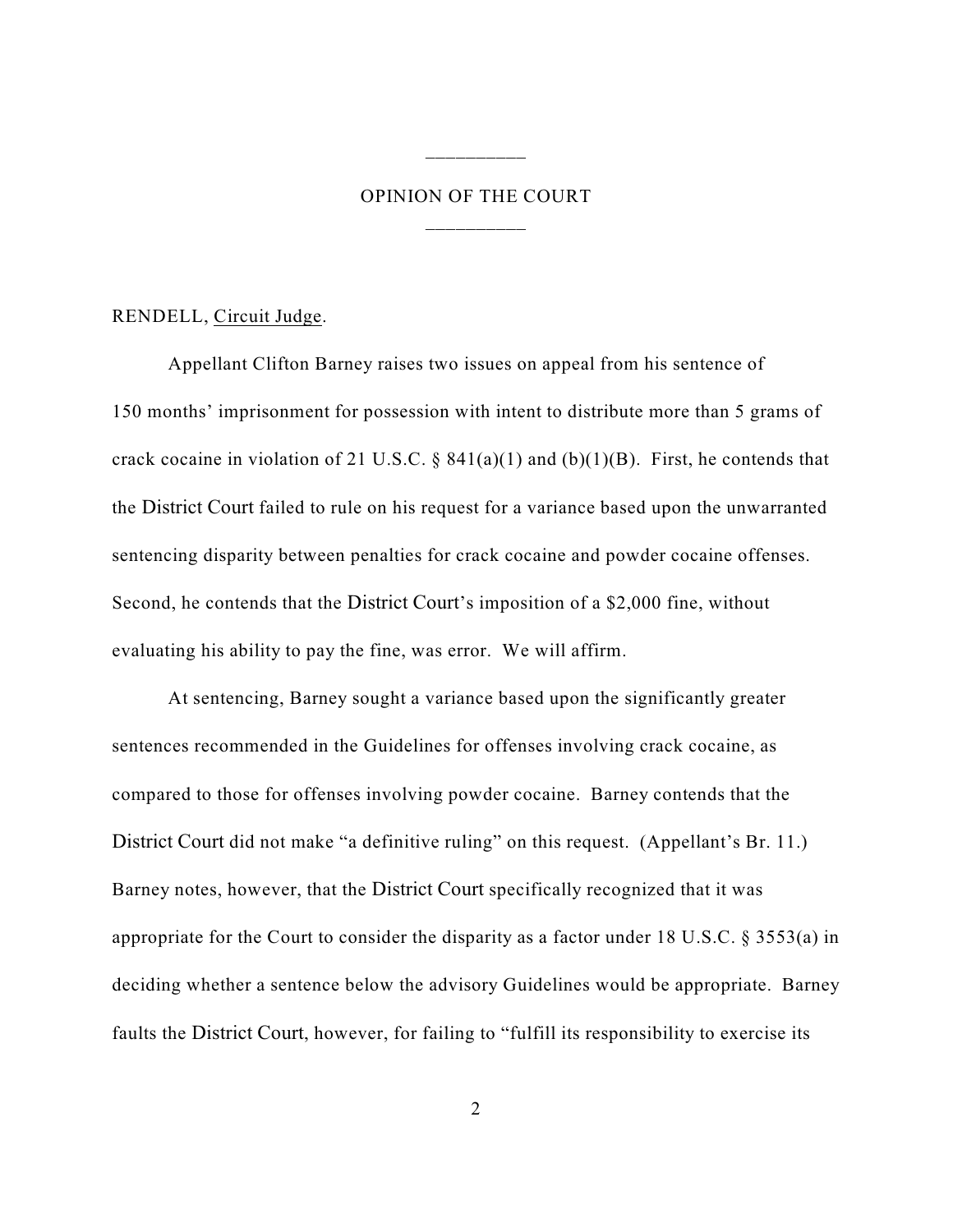discretion in determining whether a variance was appropriate in this particular case." (Appellant's Br. 11.)

Barney is apparently relying upon our case law in *United States v. Gunter*, 462 F.3d 237 (3d Cir. 2006), and *United States v. Jackson*, 467 F.3d 834 (3rd Cir. 2006). However, in those cases, the relevant language is that the courts ought "to exercise their discretion by considering the relevant  $\S 3553(a)$  factors in setting the sentence they impose regardless whether it varies from the sentence calculated under the Guidelines." *Gunter*, 462 U.S. at 247 (internal quotation marks, brackets, and citations omitted); *Jackson*, 467 F.3d at 837 (*quoting Gunter*). We find no requirement in our case law for the District Court to do more than it did here, where, as Barney acknowledges, it considered the disparity as a factor in its analysis under  $\S$  3553(a). Accordingly, we find no error in the District Court's analysis or resulting sentence. 1

With respect to the proof required in order for the District Court to impose a fine, Barney acknowledges that the burden of proving inability to pay the fine is on the defendant. *See* U.S.S.G. § 5E1.2(a); *see also United States v. Carr*, 25 F.3d 1194, 1211 (3d Cir. 1994) ("Imposing a fine based solely on future ability to pay is permissible.").

 $\frac{1}{1}$  Our decision is rendered without prejudice to any right Barney may have to pursue a reduced sentence in the District Court, pursuant to  $\S 3582(c)(2)$ , based upon the Sentencing Commission's authorization of sentence reductions for defendants whose Guidelines ranges were lowered by the November 1, 2007 amendment to the crack cocaine sentencing ranges. *See* U.S.S.G. § 2D1.1 (Nov. 1, 2007); U.S.S.G. § 1B1.10 (Mar. 3, 2008); 73 Fed. Reg. 217-01 (Jan. 2, 2008); *United States v. Wise*, 515 F.3d 207, 221 (3d Cir. 2008).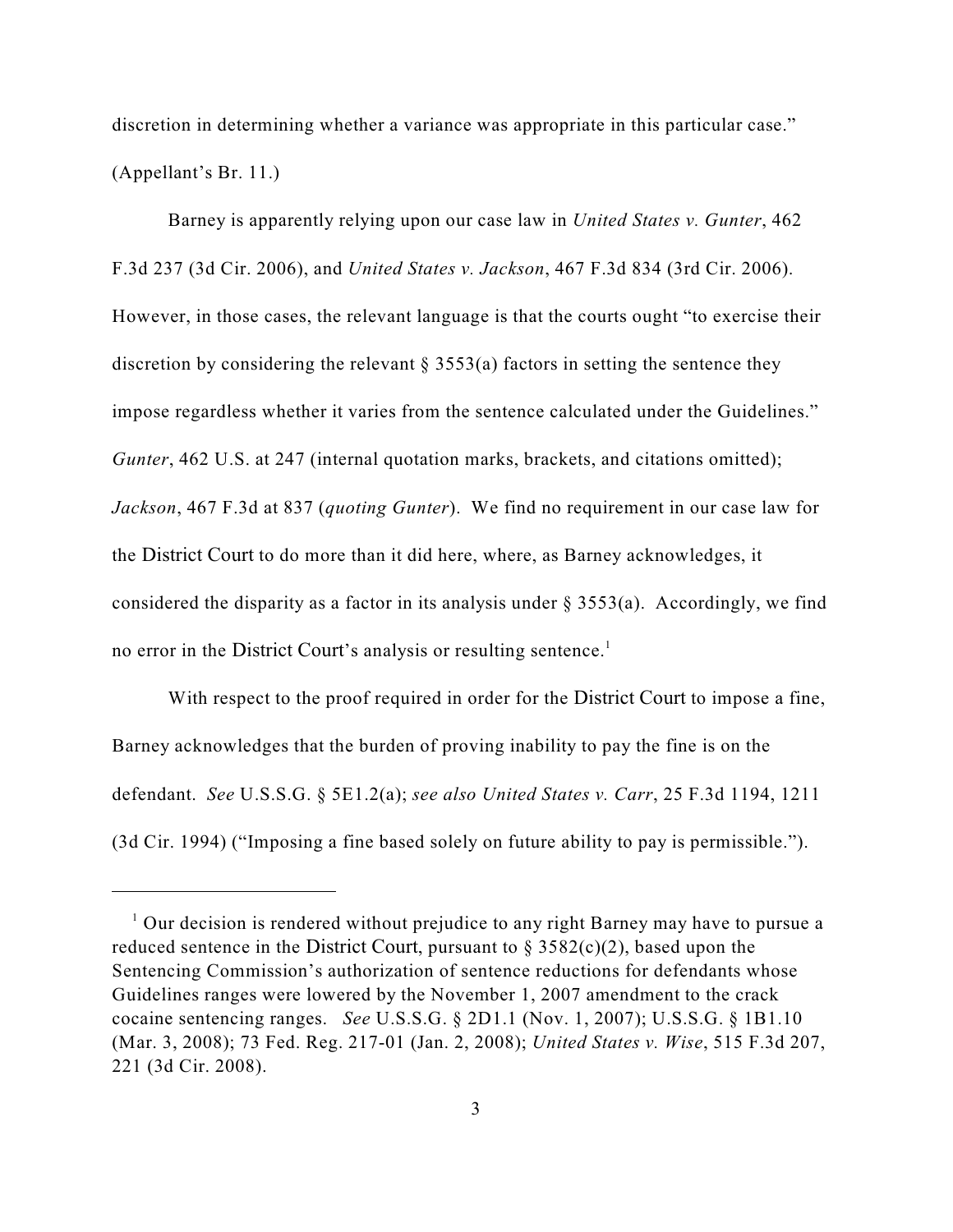We note that we review this ruling for plain error, as no objection was lodged before the District Court. In imposing the \$2,000 fine, the District Court ordered that any portion of the fine that remained unpaid prior to the commencement of Barney's 4-year term of supervised release would be payable in monthly installments of \$43.00 during supervised release. (App. 6.)

The Presentence Investigation Report ("PSR") concluded that although Barney could not pay a fine within the Guidelines range of \$15,000 to \$2,000,000, he could begin paying a smaller fine through the Inmate Financial Responsibility Program if incarcerated. (PSR ¶¶ 62, 73.) It is clear from the PSR that Barney was in good health, had graduated from high school, had earned (then lost) a scholarship to play football at Temple University, and had been employed in the past in a variety of capacities, earning as much as \$10 per hour and \$100 per day. (PSR ¶¶ 53, 57-60.) In its Statement of Reasons, the Court adopted the PSR "without change." *See United States v. Torres*, 209 F.3d 308, 314 (3d Cir. 2000) ("[T]his Court's requirement of specific findings will be satisfied if the District Court adopts a PSR which contains adequate factual findings with reference to an ability to pay such that there can be effective appellate review.")

In light of Barney's failure to argue or demonstrate that he was unable to pay a relatively small (\$2,000) fine, especially in monthly installments, the District Court's decision to impose the fine was not error, let alone plain error. *See Torres*, 209 F.3d at 313 ("[W]here . . . a defendant, whose burden it was to prove his or her inability to pay by